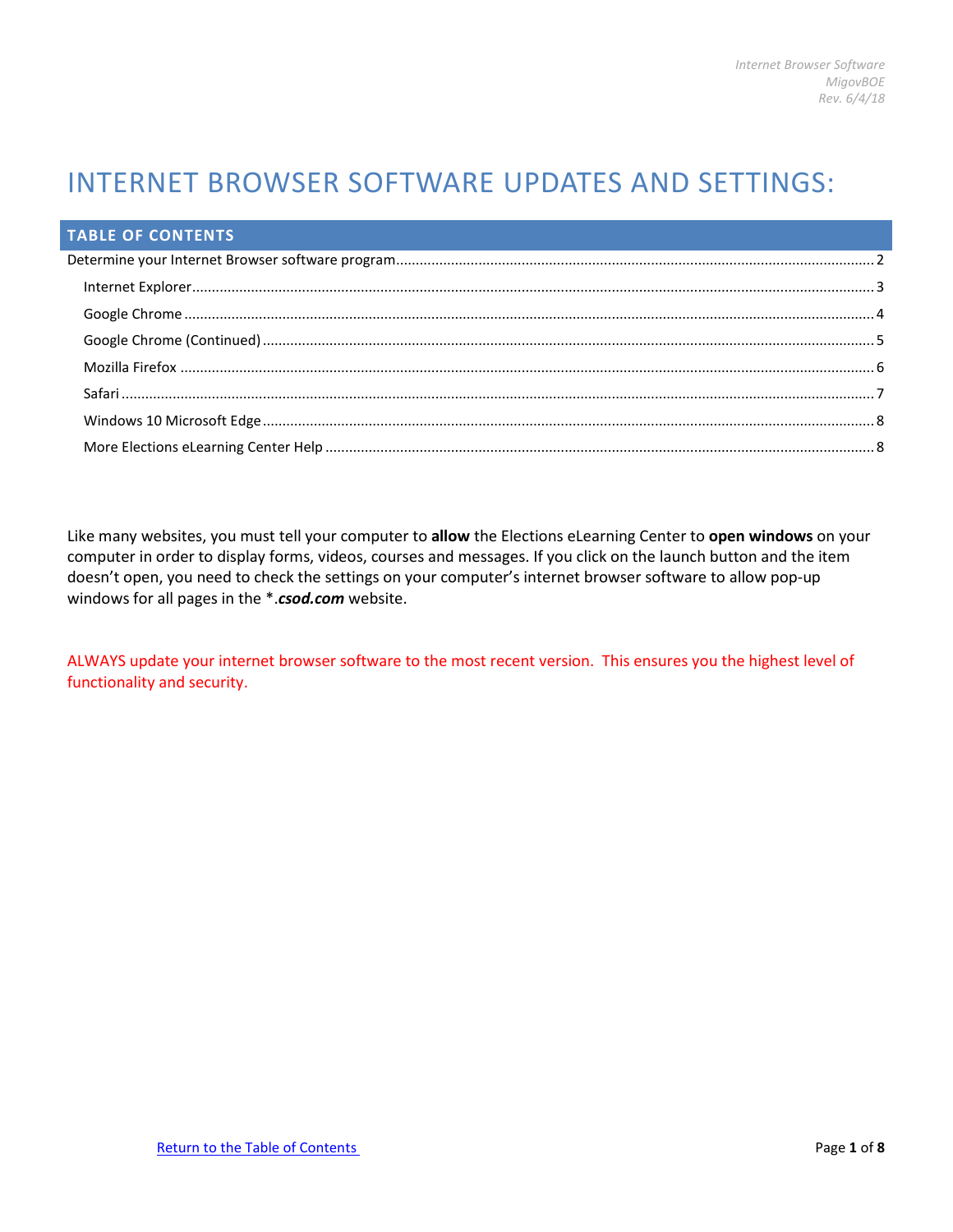# <span id="page-1-0"></span>**DETERMINE YOUR INTERNET BROWSER SOFTWARE PROGRAM**

• Identify your Internet Browser software program by using the images below

Internet Explorer or Edge Google Chrome

Mozilla Firefox **Bandari** Safari

### *OR*

- Open your program you use to access the internet
	- a. Look at the upper right corner of the window (under the Red X box used to close the window)
	- b. Click on the icon under the red box and compare to the images below
	- c. Follow the sample directions below for the program you are using; screens may vary depending on the version you are using.

**NO** 

| o,<br>-<br>Internet<br><b>Explorer</b><br>File                | $\mathbf{x}$<br>규사자<br>ь<br>Þ. | ing∍<br>New tab<br>New window         | Google Chrome |           | $\begin{array}{c c c c c c} \hline \multicolumn{1}{c }{\mathbf{I}} & \multicolumn{1}{c }{\mathbf{X}} \end{array}$<br>Έ<br>$Ctrl+T$<br>$Ctrl + N$ | $\times$<br>Cut                           | Firefox<br>lin.<br>Copy<br>100%    | $\blacksquare$ $\blacksquare$ $\blacksquare$ $\blacksquare$ $\blacksquare$<br>$\blacksquare$<br>â<br>Paste<br>÷ | H.<br>$\mathsf{X}$<br>Windows 10 - Microsoft Edge<br>New window<br>New InPrivate window |
|---------------------------------------------------------------|--------------------------------|---------------------------------------|---------------|-----------|--------------------------------------------------------------------------------------------------------------------------------------------------|-------------------------------------------|------------------------------------|-----------------------------------------------------------------------------------------------------------------|-----------------------------------------------------------------------------------------|
| Zoom (100%)<br>Safety                                         | ь<br>٠                         | New incognito window<br>History       |               |           | Ctrl+Shift+N                                                                                                                                     | <b>New Window</b>                         | 98<br><b>New Private</b><br>Window | Save Page                                                                                                       | $-$ 100% $+$<br>Zoom                                                                    |
| Add site to Start menu<br>View downloads                      | $Ctrl + J$                     | Downloads<br><b>Bookmarks</b><br>Zoom | ٠             | 100%<br>٠ | $Ctrl + J$<br>$-1$<br>to an                                                                                                                      | €<br>Print                                | $\circ$<br>History                 | ⊕<br><b>Full Screen</b>                                                                                         | Cast media to device.<br>Find on page                                                   |
| Manage add-ons<br>F12 Developer Tools<br>Go to pinned sites   |                                | Print<br>Find<br>More tools           |               |           | $Ctrl + P$<br>$Ctrl + F$                                                                                                                         | $\boldsymbol{\beta}$<br>Find              | Options                            | ÷.<br>Add-ons                                                                                                   | Print<br>Pin this page to Start<br>F12 Developer Tools                                  |
| <b>Compatibility View settings</b><br>Report website problems |                                | Edit<br>Settings                      | Cut           | Copy      | Paste                                                                                                                                            | <b>SP</b><br>Developer                    |                                    |                                                                                                                 | Open with Internet Explorer                                                             |
| Internet options<br>About Internet Explorer                   |                                | Help<br>Exit                          |               |           | $Ctrl + Shift + O$                                                                                                                               | C) Sign in to Sync<br><b>Ed</b> Customize |                                    | <u>්</u><br>$\odot$                                                                                             | Send feedback<br>Settings                                                               |

• Update your browser to the most recent version of software offered and turn on auto updating for best performance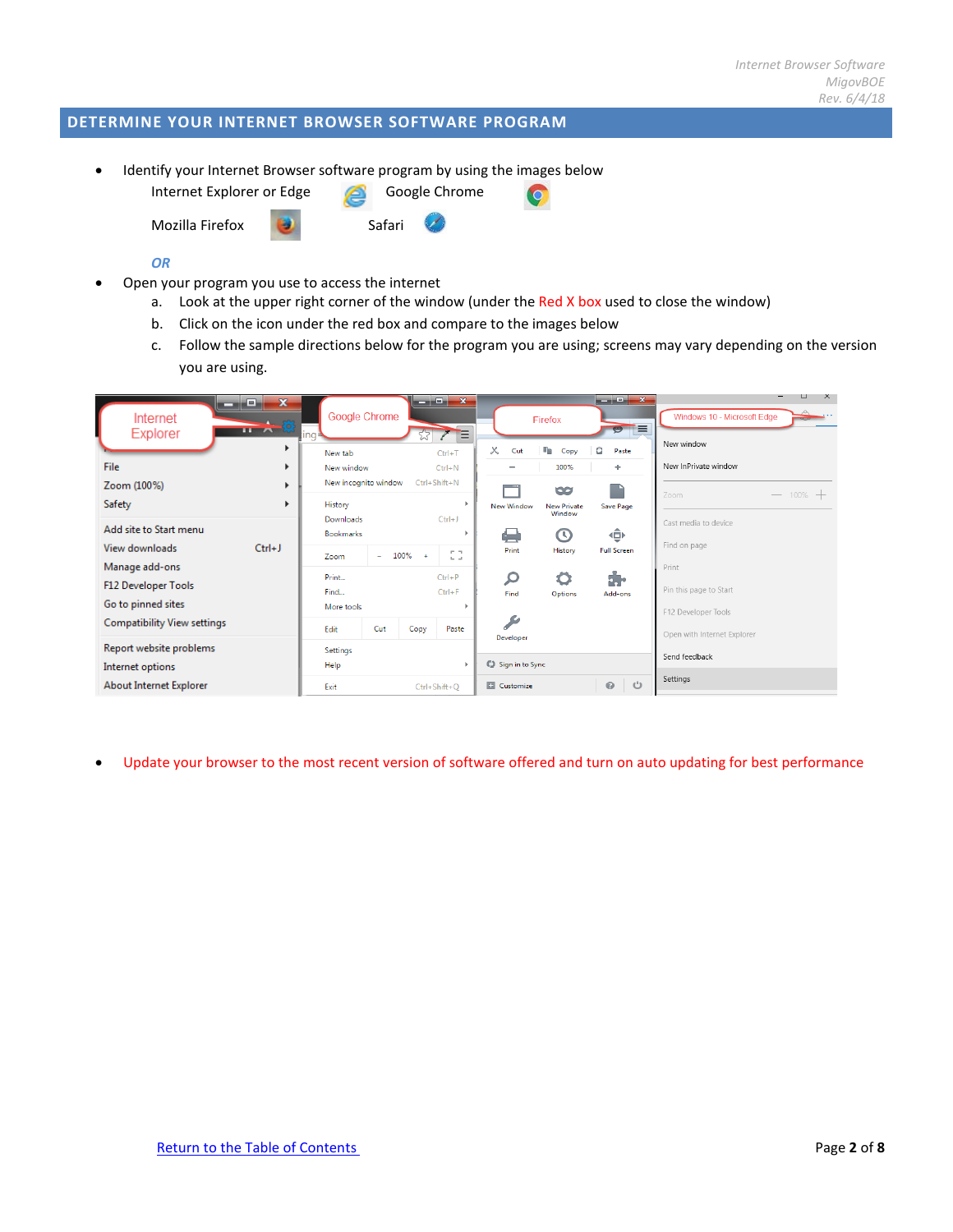## <span id="page-2-0"></span>INTERNET EXPLORER

- 1. Update your browser to the most recent version of software offered and turn on auto updating for best performance
- 2. Click the *Tools Icon* in the upper right corner of your browser window
- *3.* Click *Internet options*
- 4. Click the *Privacy* Tab
- 5. Under the *Pop-up Blocker* section, *uncheck* the box

(Optional) Leave checked and click *Settings* and add the website \*.*csod.com* to allow pop-ups from this site. Also change the \* *Blocking Level: to Low: Allow po-ups from secure sites.*

- 6. Click *OK* or Apply
- 7. Close the window and return to the Elections eLearning Center

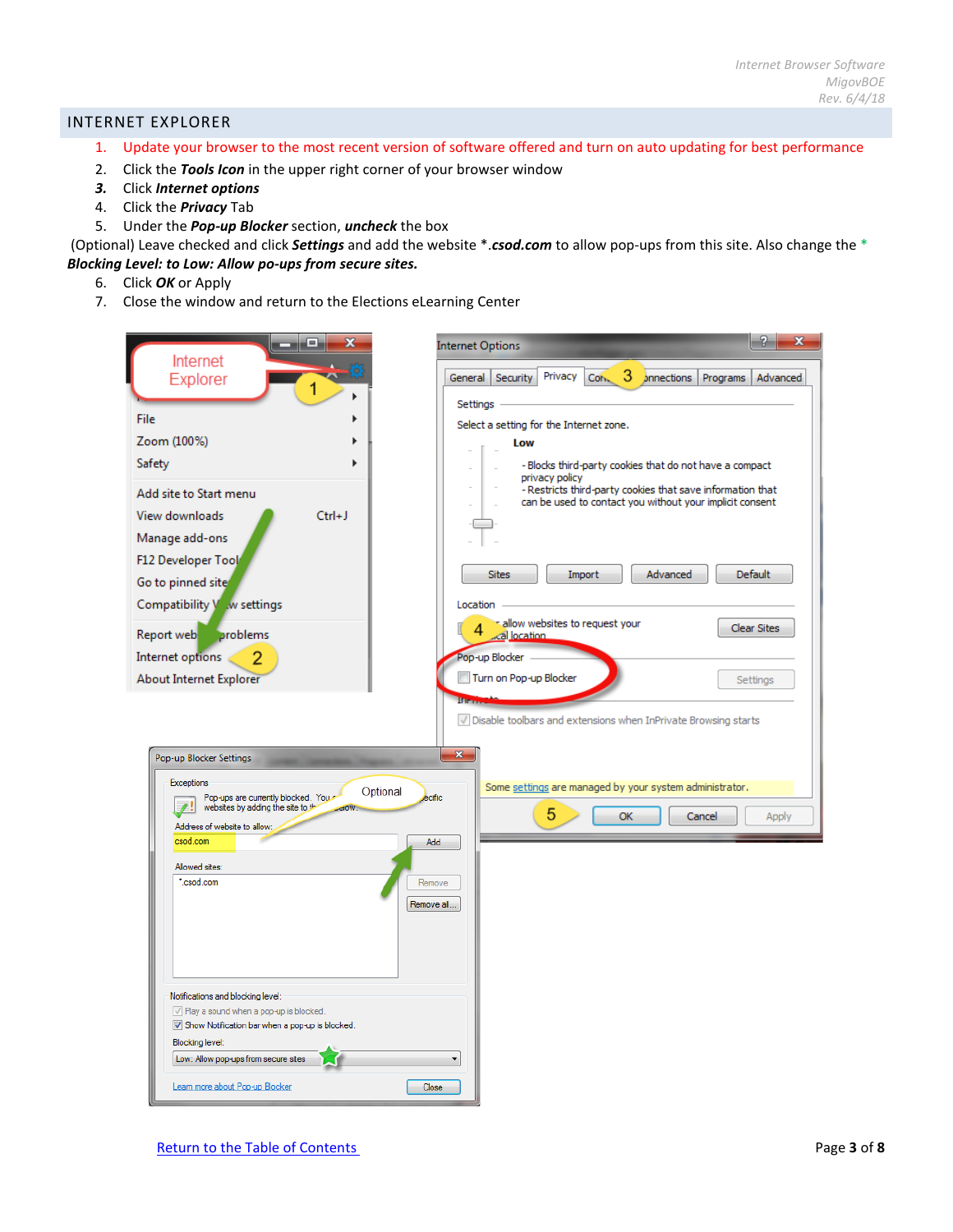## <span id="page-3-0"></span>GOOGLE CHROME

- 1. Update your browser to the most recent version of software offered and turn on auto updating for best performance
- 2. Click the *Customize Icon* in the upper right corner of your browser window
- 3. Click *Settings*
- 4. A new tab will open; at the bottom of the page, click *Show Advanced Settings*
- 5. *Scroll* down the page
- 6. Under *Privacy*, click *Content Settings*

## *See the next page*

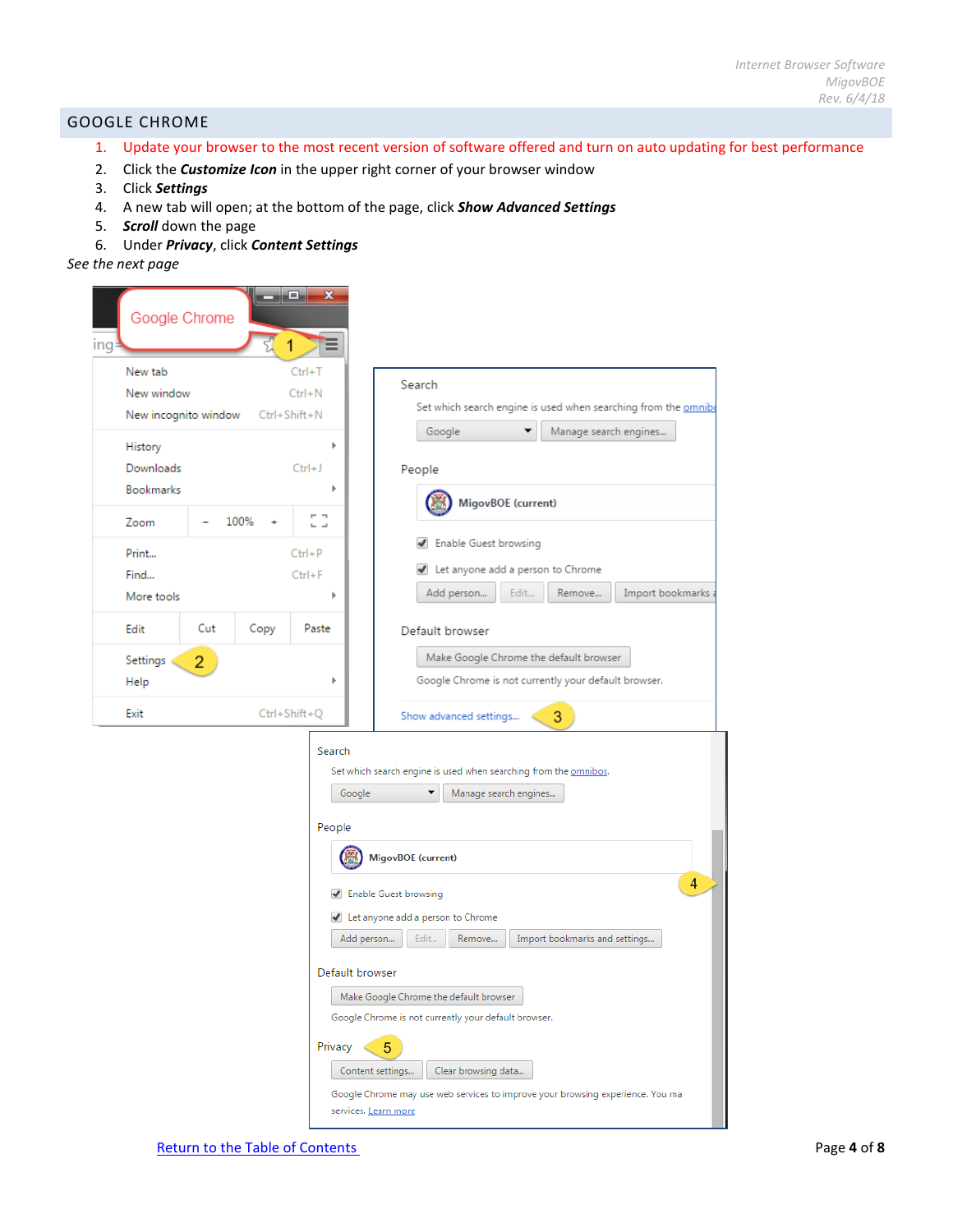# <span id="page-4-0"></span>GOOGLE CHROME (CONTINUED)

- 7. *Scroll* down the window
- 8. Under the *Pop-ups* Section, click *Allow* all sites to show pop-ups
- (Optional) *Manage exceptions* and add the website
- [\*.]*csod.com* and Allow
	- 9. Click *Done*
	- 10. Close the tab and return to the Elections eLearning Center

| Content settings                                      | × |
|-------------------------------------------------------|---|
| Plugins                                               |   |
| Run all plugin content                                |   |
| Detect and run important plugin content (recommended) |   |
| Let me choose when to run plugin content              |   |
| 6<br>Manage exceptions                                |   |
| Manage individual plugins                             |   |
| Pop-ups                                               |   |
| Allow all sites to show pop-ups                       |   |
| Do not allow any site to show pop-ups (recommended)   |   |
| Manage exceptions                                     |   |
| <b>Notifications</b>                                  |   |
| 8<br>Done                                             |   |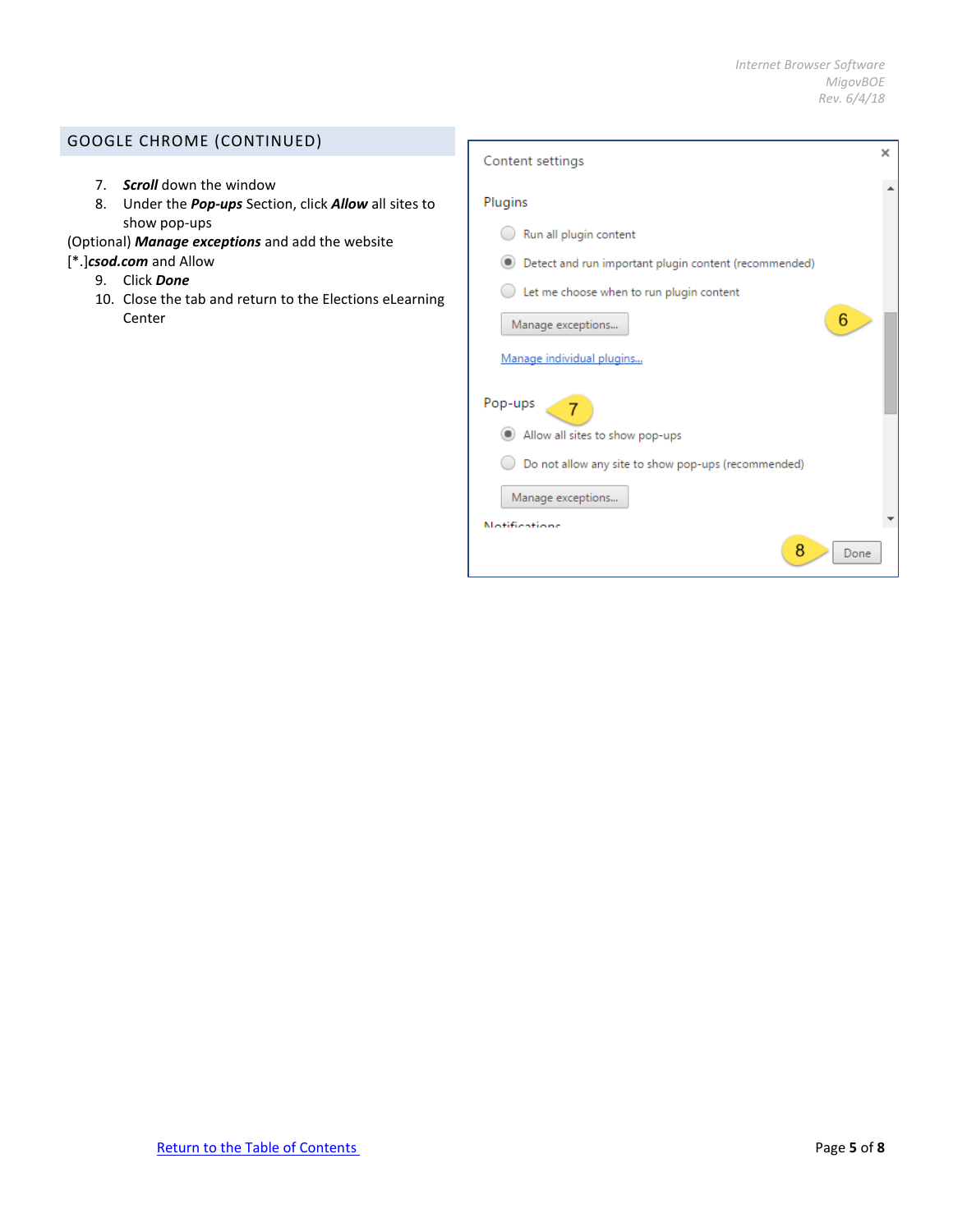## <span id="page-5-0"></span>MOZILLA FIREFOX

- 1. Update your browser to the most recent version of software offered and turn on auto updating for best performance
- 2. Click the *Open Menu* icon in the upper right corner of your browser window
- 3. Click *Options*
- 4. A new tab will open; on the left side, click *Content*
- 5. In the Pop-ups section, *uncheck* the box
- 6. **Optional** leave Pop-ups checked and click *Exceptions*
- 7. Add **\*.csod.com**
- 8. Click *Save Changes*
- 9. Close the tab and return to the Elections eLearning Center



| you want to allow and then click Allow.<br>6<br>Address of website: | You can specify which websites are allowed to open pop-up windows. Type the exact address of the |
|---------------------------------------------------------------------|--------------------------------------------------------------------------------------------------|
| *.csod.com                                                          |                                                                                                  |
|                                                                     | Allow                                                                                            |
| <b>Site</b>                                                         | <b>Status</b>                                                                                    |
| http://*.csod.com                                                   | Allow                                                                                            |
|                                                                     |                                                                                                  |
| <b>Remove Site</b><br><b>Remove All Sites</b>                       |                                                                                                  |
|                                                                     | -7<br>Save Changes<br>Ca                                                                         |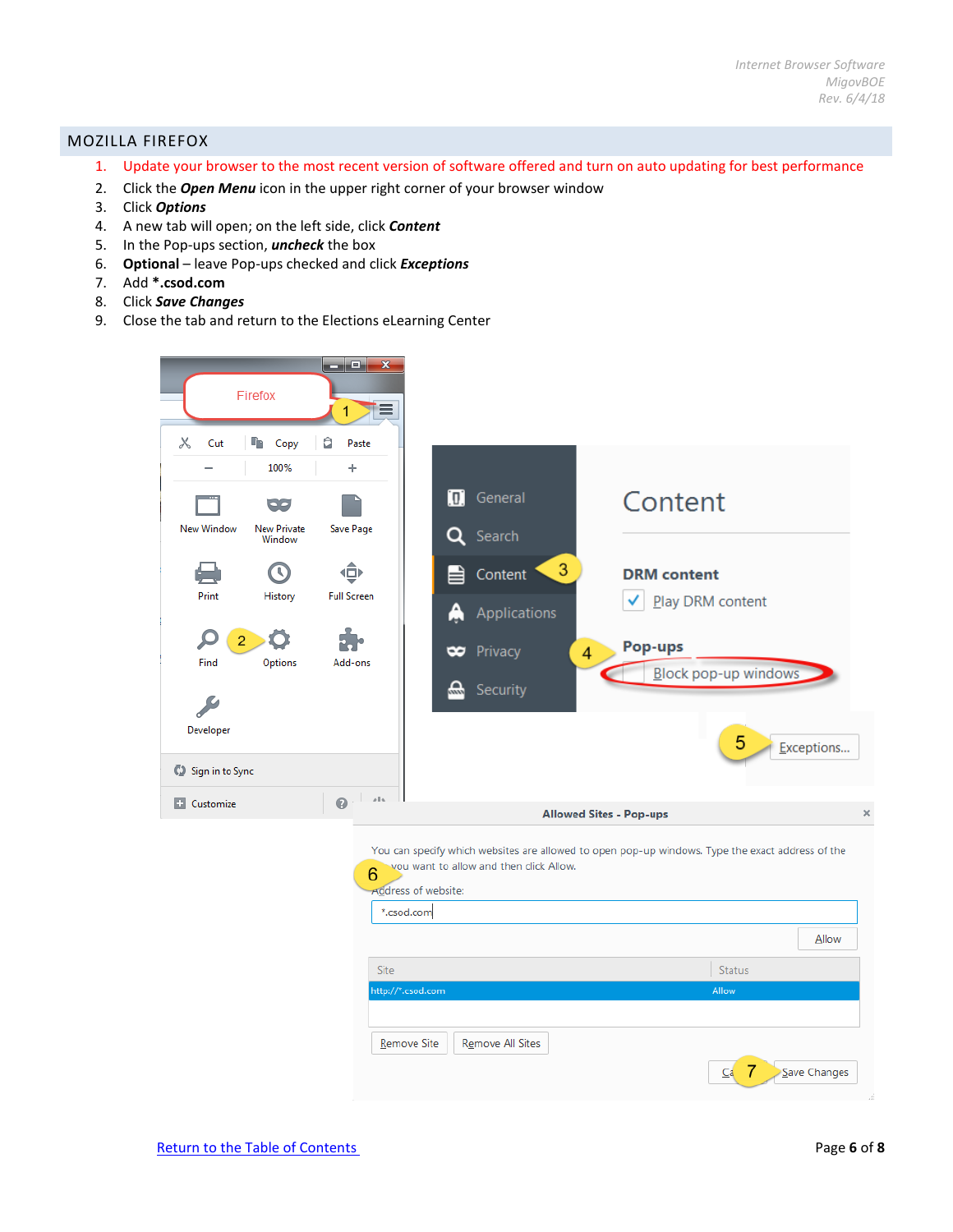# <span id="page-6-0"></span>SAFARI

- 1. Update your browser to the most recent version of software offered and turn on auto updating for best performance
- 2. Click on Safari in your browser menu at the top of your screen
- 3. Click Preferences
- 4. Click Security
- 5. In the Web content section, *uncheck* the box next to Block pop-up windows
- 6. Close the box and return to the Elections eLearning Center

|         |      |          |           |  |       | Security                              |                  |                                                             |  |
|---------|------|----------|-----------|--|-------|---------------------------------------|------------------|-------------------------------------------------------------|--|
| D       |      |          |           |  | po ay |                                       |                  |                                                             |  |
| General | Tabs | AutoFill | Passwords |  |       | Search Security Privacy Notifications | Extensions       | Advanced                                                    |  |
|         |      |          |           |  |       |                                       |                  |                                                             |  |
|         |      |          |           |  |       |                                       |                  | Fraudulent sites: V Warn when visiting a fraudulent website |  |
|         |      |          |           |  |       | Web content: Z Enable JavaScript      |                  |                                                             |  |
|         |      |          |           |  |       | Block pop-up windows                  |                  |                                                             |  |
|         |      |          |           |  |       | Allow WebGL                           |                  | WebGL Settings                                              |  |
|         |      |          |           |  |       | Internet plug-ins: Allow Plug-ins     | Plug-in Settings |                                                             |  |
|         |      |          |           |  |       |                                       |                  |                                                             |  |